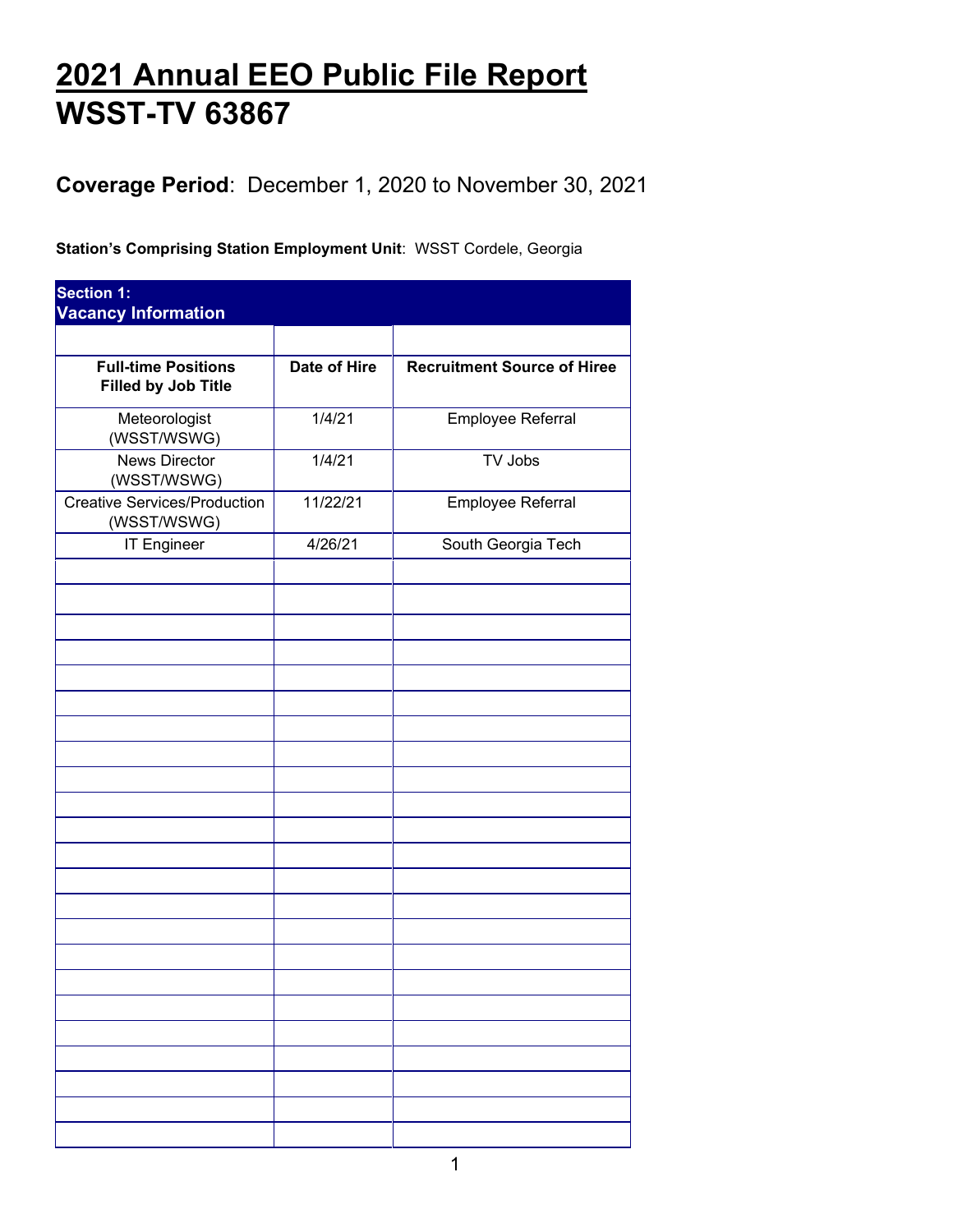## **Total Number of Persons Interviewed During Applicable Period:**

| <b>Section 2: Recruitment Source</b><br><b>Information</b>             |                                               |                                                                    |  |
|------------------------------------------------------------------------|-----------------------------------------------|--------------------------------------------------------------------|--|
| <b>Recruitment Source</b><br>Company, Address, Phone #, Contact Person | <b>Total Number of</b><br><b>Interviewees</b> | <b>Full-time Positions for Which</b><br><b>Source Was Utilized</b> |  |
| <b>Employee Referral</b>                                               |                                               | Meteorologist                                                      |  |
|                                                                        |                                               | <b>Creative Services Production</b>                                |  |

| Station web page                              | 0 | <b>All Positions</b> |
|-----------------------------------------------|---|----------------------|
| www.Southgatv.com                             |   |                      |
|                                               |   |                      |
| Referral (South Georgia Tech)                 |   | <b>IT Engineer</b>   |
| Facebook job posting                          |   | <b>IT Engineer</b>   |
|                                               |   |                      |
| <b>TV Jobs</b>                                | 1 | <b>News Director</b> |
|                                               |   |                      |
|                                               |   |                      |
| Linked In                                     |   |                      |
| www.linkedin.com                              | U | <b>All Positions</b> |
|                                               |   |                      |
| <b>TOTAL NUMBER OF</b><br><b>INTERVIEWEES</b> | 5 |                      |